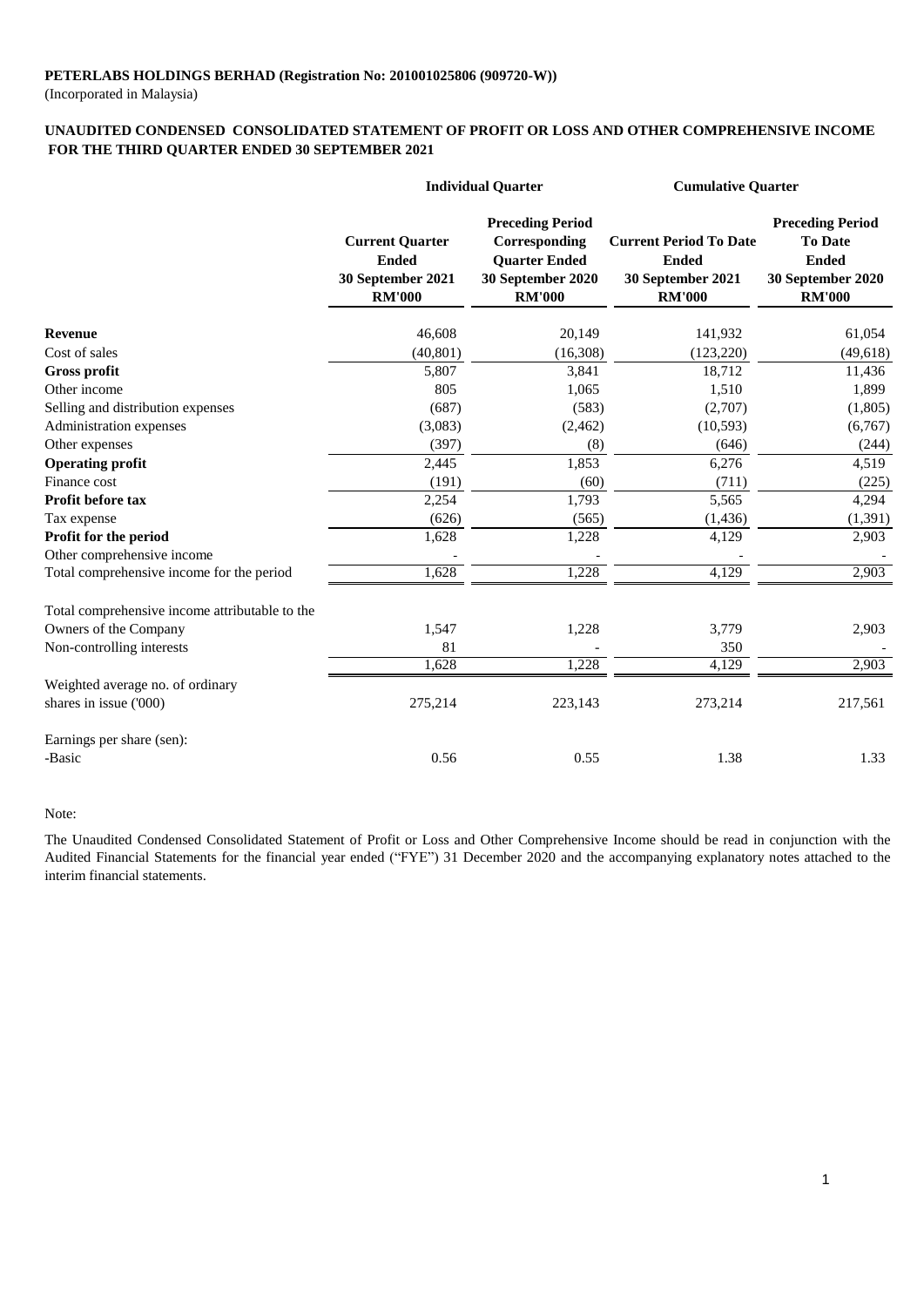(Incorporated in Malaysia)

#### **UNAUDITED CONDENSED CONSOLIDATED STATEMENT OF FINANCIAL POSITION AS AT 30 SEPTEMBER 2021**

|                                                                                   | <b>Unaudited</b><br>As at<br>30 September 2021<br><b>RM'000</b> | <b>Audited</b><br>As at<br>31 December 2020<br><b>RM'000</b> |
|-----------------------------------------------------------------------------------|-----------------------------------------------------------------|--------------------------------------------------------------|
| <b>ASSETS</b>                                                                     |                                                                 |                                                              |
| <b>Non-current assets</b>                                                         |                                                                 |                                                              |
| Property, plant and equipment                                                     | 17,630                                                          | 15,345                                                       |
| Goodwill on consolidation                                                         | 7,737                                                           |                                                              |
|                                                                                   | 25,367                                                          | 15,345                                                       |
| <b>Current assets</b>                                                             |                                                                 |                                                              |
| Inventories                                                                       | 17,801                                                          | 10,032                                                       |
| Trade receivables                                                                 | 45,717                                                          | 21,669                                                       |
| Other receivables                                                                 | 2,692                                                           | 2,033                                                        |
| Tax recoverable                                                                   | 16                                                              | 36                                                           |
| Cash and bank balances                                                            | 21,749                                                          | 24,313                                                       |
|                                                                                   | 87,975                                                          | 58,083                                                       |
| <b>TOTAL ASSETS</b>                                                               | 113,342                                                         | 73,428                                                       |
| <b>EQUITY AND LIABILITIES</b>                                                     |                                                                 |                                                              |
| Equity attributable to owners of the Company                                      |                                                                 |                                                              |
| Share capital                                                                     | 40,401                                                          | 31,821                                                       |
| Unappropriated profits                                                            | 30,316                                                          | 26,537                                                       |
|                                                                                   | 70,717                                                          | 58,358                                                       |
| Non-controlling interests                                                         | 2,912                                                           |                                                              |
| <b>Total equity</b>                                                               | 73,629                                                          | 58,358                                                       |
| <b>Non-current liabilities</b>                                                    |                                                                 |                                                              |
| Lease liabilities                                                                 | 1,961                                                           | 990                                                          |
| Borrowings                                                                        | 1,338                                                           |                                                              |
| Deferred tax liabilities                                                          | 791                                                             | 640                                                          |
|                                                                                   | 4,090                                                           | 1,630                                                        |
| <b>Current liabilities</b>                                                        |                                                                 |                                                              |
| Trade payables                                                                    | 6,610                                                           | 3,423                                                        |
| Other payables                                                                    | 7,956                                                           | 5,751                                                        |
| Lease liabilities                                                                 | 784                                                             | 496                                                          |
| Borrowings                                                                        | 19,805                                                          | 3,769                                                        |
| Tax payable                                                                       | 468                                                             | 1                                                            |
|                                                                                   | 35,623                                                          | 13,440                                                       |
| <b>Total liabilities</b>                                                          | 39,713                                                          | 15,070                                                       |
| TOTAL EQUITY AND LIABILITIES                                                      | 113,342                                                         | 73,428                                                       |
|                                                                                   |                                                                 |                                                              |
| Net assets per share attributable to ordinary equity holders of the Company (sen) | 25.70                                                           | 24.71                                                        |

#### Note:

The Unaudited Condensed Consolidated Statement of Financial Position should be read in conjunction with the Audited Financial Statements for the FYE 31 December 2020.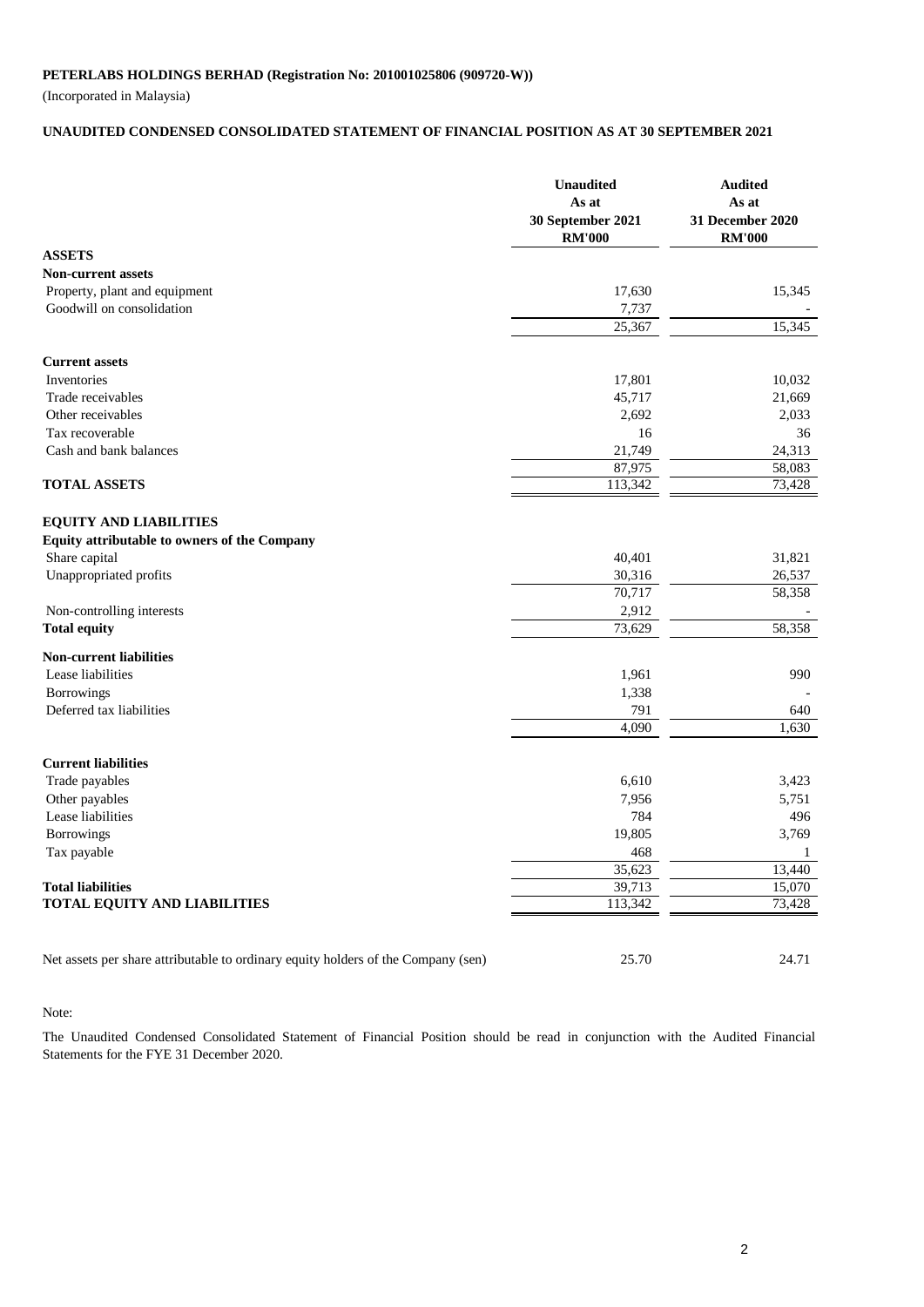#### (Incorporated in Malaysia)

#### **UNAUDITED CONDENSED CONSOLIDATED STATEMENT OF CHANGES IN EQUITY FOR THE SECOND QUARTER ENDED 30 SEPTEMBER 2021**

|                                                                                                                | <b>Attributable to Equity Holders of the Company</b>          |                                                                           |                               |                                                     |                                                |  |
|----------------------------------------------------------------------------------------------------------------|---------------------------------------------------------------|---------------------------------------------------------------------------|-------------------------------|-----------------------------------------------------|------------------------------------------------|--|
|                                                                                                                | Non-Distributable<br><b>Share</b><br>Capital<br><b>RM'000</b> | <b>Distributable</b><br>Unappropriated<br><b>Profits</b><br><b>RM'000</b> | <b>Total</b><br><b>RM'000</b> | Non-controlling<br><b>Interest</b><br><b>RM'000</b> | <b>Total</b><br><b>Equity</b><br><b>RM'000</b> |  |
| At 1 January 2021                                                                                              | 31,821                                                        | 26,537                                                                    | 58,358                        |                                                     | 58,358                                         |  |
| Issuing of $39,000,000$ shares @ RM0.22 per unit                                                               | 8,580                                                         |                                                                           | 8,580                         |                                                     | 8,580                                          |  |
| Acquisition of subsidiary                                                                                      |                                                               |                                                                           |                               | 2,562                                               | 2,562                                          |  |
| Total comprehensive income<br>for the financial period                                                         |                                                               | 3,779                                                                     | 3,779                         | 350                                                 | 4,129                                          |  |
| At 30 September 2021 (Unaudited)                                                                               | 40,401                                                        | 30,316                                                                    | 70,717                        | 2,912                                               | 73,629                                         |  |
| At 1 January 2020                                                                                              | 27,459                                                        | 25,011                                                                    | 52,470                        |                                                     | 52,470                                         |  |
| Total comprehensive income<br>for the financial period                                                         |                                                               | 2,903                                                                     | 2,903                         |                                                     | 2,903                                          |  |
| Proceeds from private placement (Net)                                                                          | 4,362                                                         |                                                                           | 4,362                         |                                                     | 4,362                                          |  |
| Dividend of RM 0.01 per share in respect of financial<br>year ended 31 December 2020 payable on 9 October 2020 |                                                               | (2,362)                                                                   | (2,362)                       |                                                     | (2,362)                                        |  |
| At 30 September 2020 (Unaudited)                                                                               | 31,821                                                        | 25,552                                                                    | 57,373                        | $\sim$                                              | 57,373                                         |  |

Note:

The Unaudited Condensed Consolidated Statement of Changes In Equity should be read in conjunction with the Audited Financial Statements for the FYE 31 December 2020.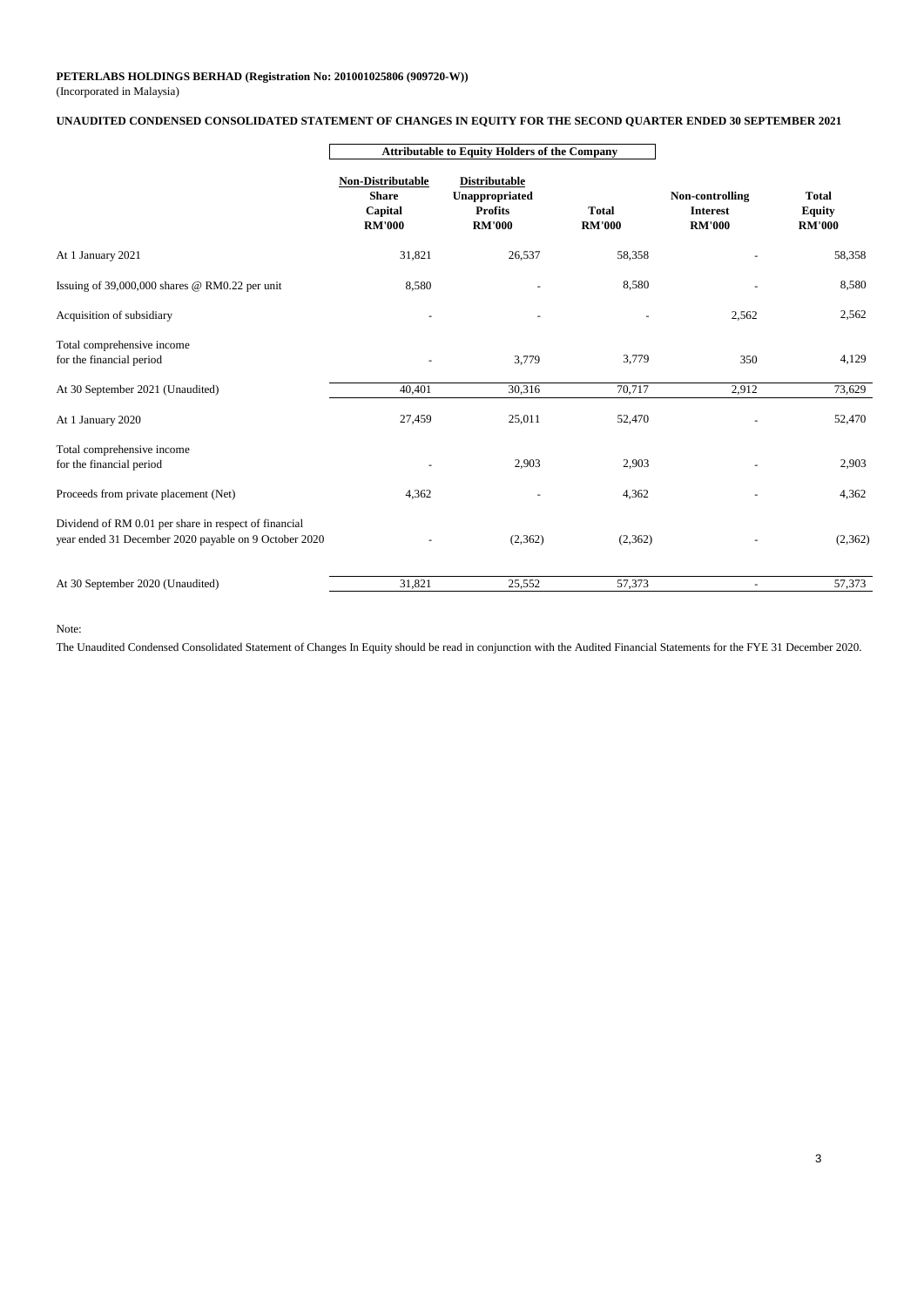#### **UNAUDITED CONDENSED CONSOLIDATED STATEMENT OF CASH FLOWS FOR THE THIRD QUARTER ENDED 30 SEPTEMBER 2021**

|                                                                                                         | <b>Current Period</b><br><b>To Date Ended</b><br>30 September 2021<br>(Unaudited)<br><b>RM'000</b> | <b>Preceding Year</b><br>Corresponding<br><b>Period Ended</b><br>30 September 2020<br>(Unaudited)<br><b>RM'000</b> |
|---------------------------------------------------------------------------------------------------------|----------------------------------------------------------------------------------------------------|--------------------------------------------------------------------------------------------------------------------|
| <b>OPERATING ACTIVITIES</b>                                                                             |                                                                                                    |                                                                                                                    |
| Profit before tax                                                                                       | 5,565                                                                                              | 4,294                                                                                                              |
| Adjustments for:-                                                                                       |                                                                                                    |                                                                                                                    |
| - Non cash items                                                                                        | 1,982                                                                                              | 1,231                                                                                                              |
| - Non-operating items<br>Operating profit before working capital changes                                | 800<br>8,347                                                                                       | (177)<br>5,348                                                                                                     |
| Changes in working capital                                                                              |                                                                                                    |                                                                                                                    |
| Inventories                                                                                             | 3,323                                                                                              | 4,437                                                                                                              |
| Receivables                                                                                             | (5,691)                                                                                            | 3,332                                                                                                              |
| Payables                                                                                                | (743)                                                                                              | 565                                                                                                                |
| <b>Bill</b> payables                                                                                    | (4, 819)                                                                                           | (665)                                                                                                              |
| <b>Cash generated from operations</b>                                                                   | 417                                                                                                | 13,017                                                                                                             |
| Tax expense paid                                                                                        | (995)                                                                                              | (1,047)                                                                                                            |
| Interest received                                                                                       | 306                                                                                                | 265                                                                                                                |
| Interest paid                                                                                           | (94)                                                                                               | (87)                                                                                                               |
| Net cash (used in)/from operating activities                                                            | (366)                                                                                              | 12,148                                                                                                             |
| <b>INVESTING ACTIVITIES</b>                                                                             |                                                                                                    |                                                                                                                    |
| Purchase of property, plant and equipment                                                               | (234)                                                                                              | (217)                                                                                                              |
| Acquisition of equity interest in a subsidiary co                                                       | 1,701                                                                                              |                                                                                                                    |
| Proceed from disposal of property, plant and equipment<br>Net cash from/ (used in) investing activities | 15<br>1,482                                                                                        | 173<br>(44)                                                                                                        |
|                                                                                                         |                                                                                                    |                                                                                                                    |
| <b>FINANCING ACTIVITIES</b><br>Dividend paid                                                            |                                                                                                    | (2,362)                                                                                                            |
| Proceeds from private placement (Net)                                                                   |                                                                                                    | 4,362                                                                                                              |
| Repayment of revolving credit                                                                           | (2,000)                                                                                            | (700)                                                                                                              |
| Interest paid                                                                                           | (617)                                                                                              | (138)                                                                                                              |
| Repayment of term loans                                                                                 | (15)                                                                                               | (410)                                                                                                              |
| Repayment of lease liabilities                                                                          | (1,140)                                                                                            | (463)                                                                                                              |
| Net cash (used in)/ from financing activities                                                           | (3,772)                                                                                            | 289                                                                                                                |
| Net changes in cash and cash equivalents                                                                | (2,656)                                                                                            | 12,393                                                                                                             |
| <b>Effect of exchange rate changes</b>                                                                  | 92                                                                                                 | (29)                                                                                                               |
| Cash and cash equivalents at the beginning of the period                                                | 24,313                                                                                             | 14,775                                                                                                             |
| Cash and cash equivalents at the end of the period                                                      | 21,749                                                                                             | 27,139                                                                                                             |

Note:

The Unaudited Condensed Consolidated Statement of Cash Flows should be read in conjunction with the Audited Financial Statements for the FYE 31 December 2020.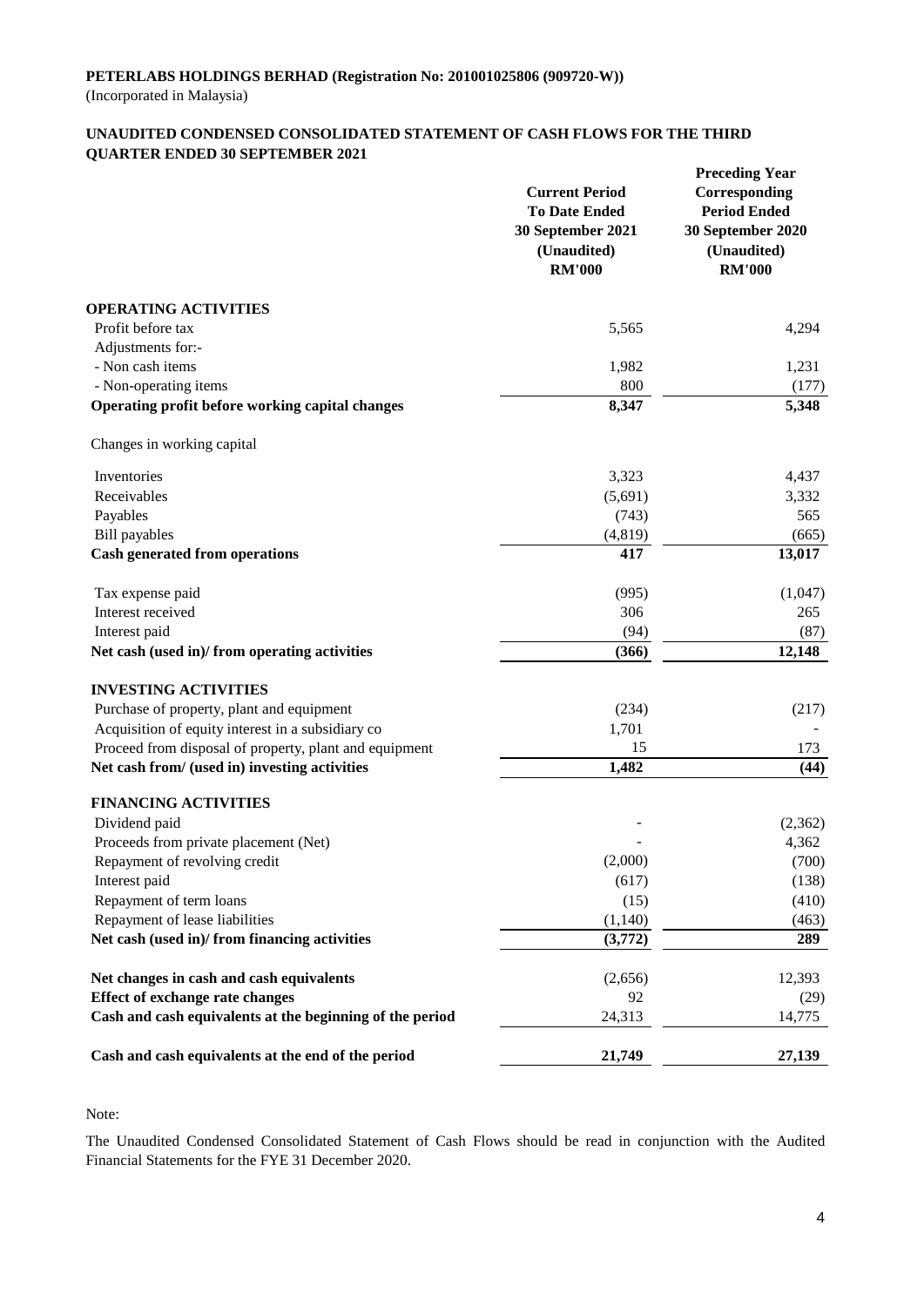# **QUARTERLY REPORT FOR THE THIRD QUARTER ENDED 30 SEPTEMBER 2021**

#### **NOTES TO THE INTERIM REPORT FOR THE FINANCIAL PERIOD ENDED 30 SEPTEMBER 2021**

### **A: EXPLANATORY NOTES PURSUANT TO THE MALAYSIAN FINANCIAL REPORTING STANDARDS 134 (MFRS 134): INTERIM FINANCIAL REPORTING**

#### **A1. Basis of preparation**

The interim financial statements are unaudited and have been prepared in accordance with MFRS 134: Interim Financial Reporting and Appendix 9B of the ACE Market Listing Requirements ("ACE LR").

The interim financial statements should be read in conjunction with the Audited Financial Statements of the Group for the FYE 31 December 2020 and the accompanying explanatory notes attached to the interim financial report.

#### **A2. Significant accounting policies**

Significant accounting policies adopted by the Group in these interim financial statements are consistent with those of the audited financial statements for the FYE 31 December 2020 except for the adoption of the following Amendments to MFRSs during the current financial period:-

- Amendments to References to the Conceptual Framework in MFRS Standards
- Amendments to MFRS 3 Definition of a Business
- Amendments to MFRS 101 and MFRS 108 Definition of Material
- Amendments to MFRS 9, MFRS 139 and MFRS 7 Interest Rate Benchmark Reform
- Amendments to MFRS 16 Leases Covid-19 Related Rent Concessions

The adoption of these Amendments to MFRSs did not result in significant changes in the accounting policies of the Group and has no significant effect on these interim financial statements.

As at the date of authorisation of these interim financial statements, the following amendments to MFRSs which were in issue but not yet effective and have not been early adopted by the Group:-

| <b>Amendments to MFRSs</b>                    |                                                                                             | <b>Effective for annual</b><br>periods beginning on or after |
|-----------------------------------------------|---------------------------------------------------------------------------------------------|--------------------------------------------------------------|
| Amendments to MFRS 3                          | Reference to the Conceptual<br>Framework                                                    | 1 January 2022                                               |
| Amendments to MFRS 116                        | Property, Plant and Equipment<br>Proceeds before Intended Use                               | 1 January 2022                                               |
| Amendments to MFRS 101                        | Classification of Liabilities as<br>Current or Non-current                                  | 1 January 2022                                               |
| Amendments to MFRS 101                        | Disclosure of Accounting Policies                                                           | 1 January 2023                                               |
| Amendments to MFRS 108                        | Definition of Accounting Estimates                                                          | 1 January 2023                                               |
| Amendments to MFRS 112<br><b>Income Taxes</b> | Deferred Tax related to Assets and<br>Liabilities arising from a Single<br>Transaction      | 1 January 2023                                               |
| Amendments to MFRS 10 and<br><b>MRFS 128</b>  | Sale or Contribution of Assets<br>between on Investor and its<br>Associate or Joint Venture | Yet to be confirmed                                          |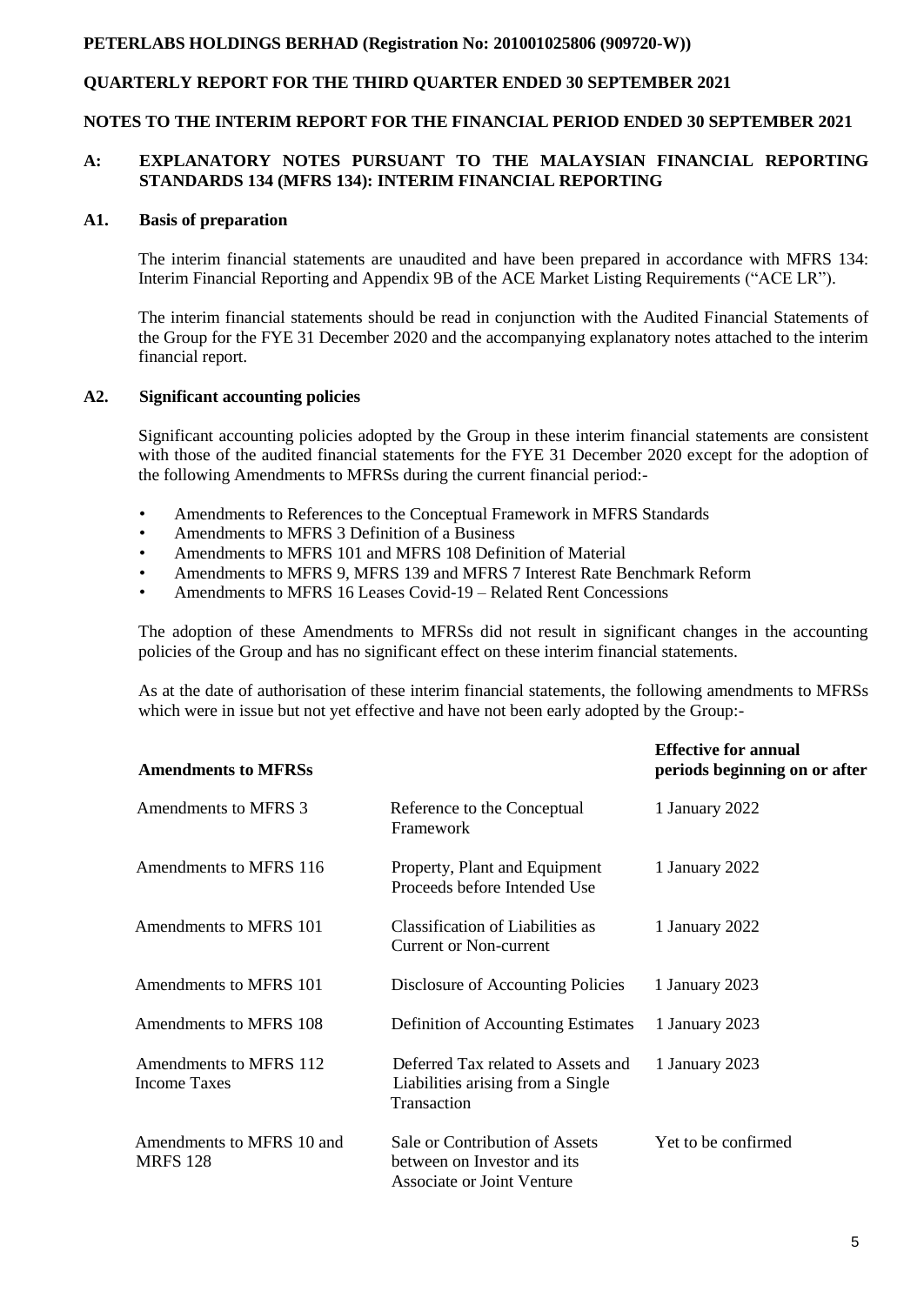### **QUARTERLY REPORT FOR THE THIRD QUARTER ENDED 30 SEPTEMBER 2021 (CONT'D)**

### **NOTES TO THE INTERIM REPORT FOR THE FINANCIAL PERIOD ENDED 30 SEPTEMBER 2021 (CONT'D)**

#### **A2. Significant accounting policies (Cont'd)**

The adoption of these amendments to MFRSs are not expected to have any material financial impact on the financial statements of the Group in the period of initial application.

### **A3. Auditors' report**

There was no qualification on the Audited Financial Statements of the Group for the FYE 31 December 2020.

#### **A4. Seasonal or cyclical factors**

The operations of the Group were not significantly affected by seasonal or cyclical factors during the current financial quarter under review and current period-to-date.

#### **A5. Items of unusual nature and amount**

There were no unusual items affecting assets, liabilities, equity, net income or cash flows of the Group that were unusual because of their nature, size or incidence for the quarter under review and current period-todate.

#### **A6. Material changes in estimates**

There were no changes in estimates that had a material effect in the current quarter and period-to-date results.

### **A7. Profit for the period**

Profit for the current quarter and period-to-date ended 30 September 2021 is arrived at after charging / (crediting), amongst other items, the following:-

|                                                   |                      | <b>Period To Date</b><br><b>Ended</b> |
|---------------------------------------------------|----------------------|---------------------------------------|
|                                                   | <b>Quarter Ended</b> |                                       |
|                                                   | 30.09.2021           | 30.09.2021                            |
|                                                   | <b>RM'000</b>        | <b>RM'000</b>                         |
| Other income including investment income          | (663)                | (1,093)                               |
| Interest income                                   | (93)                 | (306)                                 |
| Expected credit losses on trade receivables (net) | 79                   | 154                                   |
| Gain on disposal of property, plant and equipment | (16)                 | (16)                                  |
| Reversal of inventories written down              |                      | (3)                                   |
| Interest expense                                  | 191                  | 711                                   |
| Depreciation                                      | 484                  | 1,706                                 |
| Net realised foreign exchange loss                | 65                   | 237                                   |
| Net unrealised foreign exchange gain              | (37)                 | (92)                                  |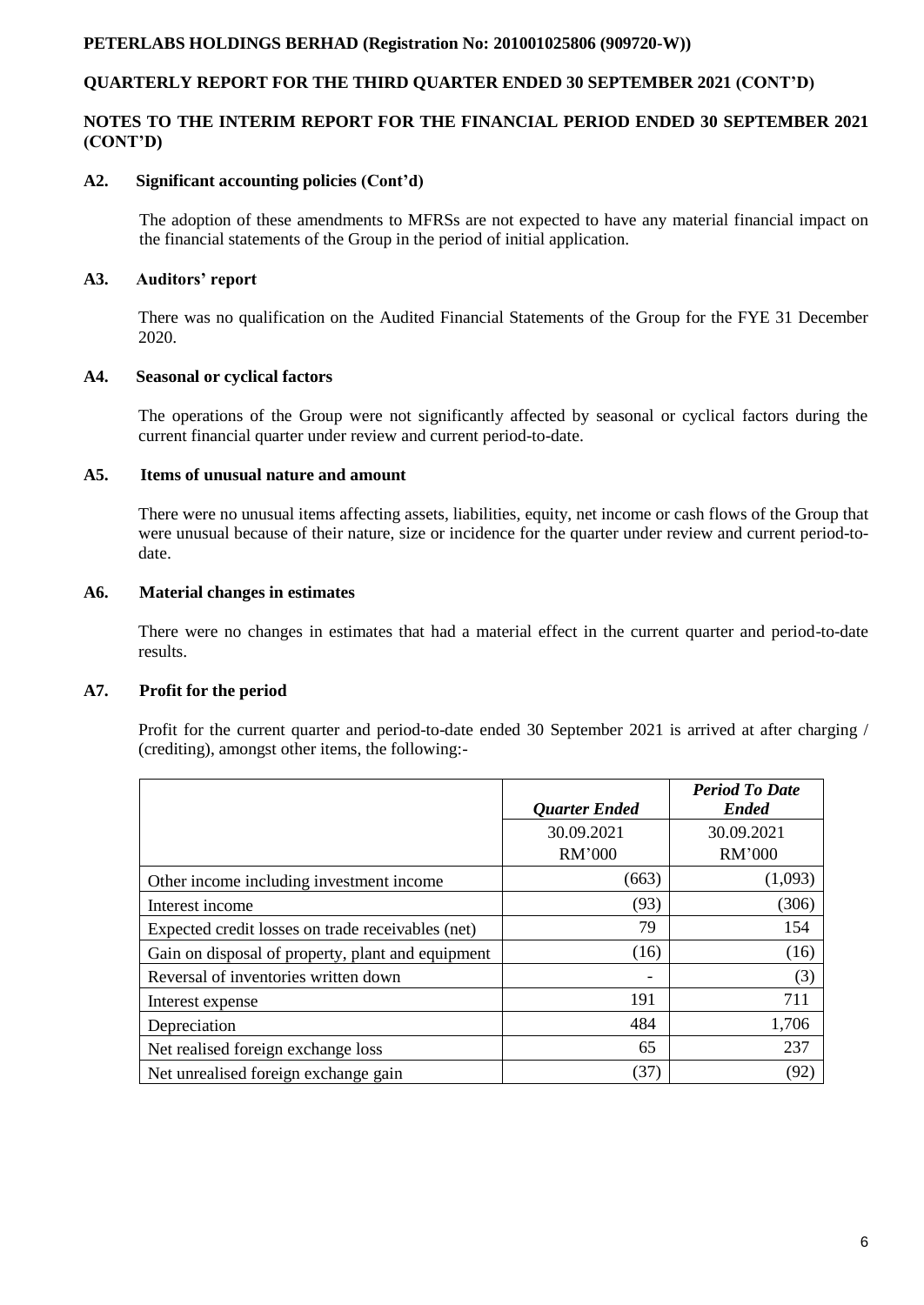# **QUARTERLY REPORT FOR THE THIRD QUARTER ENDED 30 SEPTEMBER 2021 (CONT'D)**

### **NOTES TO THE INTERIM REPORT FOR THE FINANCIAL PERIOD ENDED 30 SEPTEMBER 2021 (CONT'D)**

### **A8. Segmental information**

The Group is organised into the following operating segments:-

- a) Trading
- b) Manufacturing

| <b>Quarter ended</b><br>30 September 2021 | <b>Trading</b><br><b>RM'000</b> | <b>Manufacturing</b><br><b>RM'000</b> | <b>Eliminations</b><br><b>RM'000</b> | <b>Consolidated</b><br><b>RM'000</b> |
|-------------------------------------------|---------------------------------|---------------------------------------|--------------------------------------|--------------------------------------|
| <b>Revenue from</b>                       |                                 |                                       |                                      |                                      |
| External customers                        | 45,441                          | 1,167                                 |                                      | 46,608                               |
| Inter-segment revenue                     | 1,145                           | 6,749                                 | (7,894)                              |                                      |
| <b>Total revenue</b>                      | 46,586                          | 7,916                                 | (7,894)                              | 46,608                               |
|                                           |                                 |                                       |                                      |                                      |
| <b>Profit before tax</b>                  | 1,701                           | 553                                   |                                      | 2,254                                |
| Tax expense                               |                                 |                                       |                                      | (626)                                |
| <b>Profit for the period</b>              |                                 |                                       |                                      | 1,628                                |
|                                           |                                 |                                       |                                      |                                      |

| <b>Period to Date ended</b><br>30 September 2021 | <b>Trading</b><br><b>RM'000</b> | <b>Manufacturing</b><br><b>RM'000</b> | <b>Eliminations</b><br><b>RM'000</b> | <b>Consolidated</b><br><b>RM'000</b> |
|--------------------------------------------------|---------------------------------|---------------------------------------|--------------------------------------|--------------------------------------|
| <b>Revenue from</b>                              |                                 |                                       |                                      |                                      |
| <b>External customers</b>                        | 138,286                         | 3,646                                 |                                      | 141,932                              |
| Inter-segment revenue                            | 3,196                           | 19,281                                | (22, 477)                            |                                      |
| <b>Total revenue</b>                             | 141,482                         | 22,927                                | (22, 477)                            | 141,932                              |
| <b>Profit before tax</b>                         | 4,132                           | 1,433                                 |                                      |                                      |
|                                                  |                                 |                                       |                                      | 5,565                                |
| Tax expense                                      |                                 |                                       |                                      | (1,436)                              |
| <b>Profit for the period</b>                     |                                 |                                       |                                      | 4,129                                |
|                                                  |                                 |                                       |                                      |                                      |

#### **A9. Valuation of property, plant and equipment**

There was no valuation of the property, plant and equipment in the current quarter under review.

#### **A10. Capital commitments**

There was no capital commitment as at date of this announcement.

### **A11. Material subsequent events**

There were no material events subsequent to the reporting date up to the date of this report.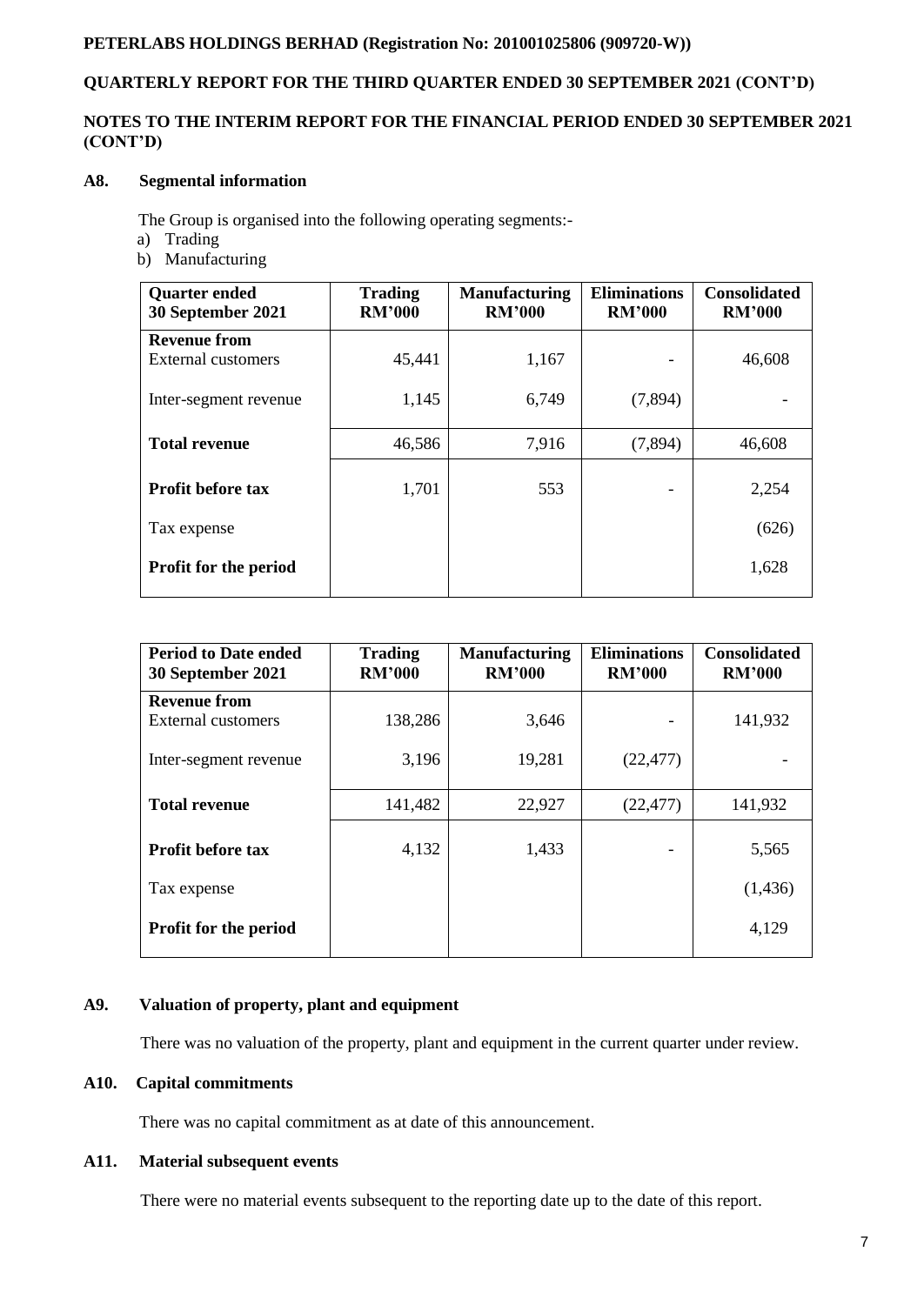# **QUARTERLY REPORT FOR THE THIRD QUARTER ENDED 30 SEPTEMBER 2021 (CONT'D)**

### **NOTES TO THE INTERIM REPORT FOR THE FINANCIAL PERIOD ENDED 30 SEPTEMBER 2021 (CONT'D)**

#### **A12. Changes in composition of the Group**

 1 January 2021, our Group has acquired 60% equity interest in Thye On Tong Trading Sdn Bhd ("TOT"), TOT was incorporated on 31 December 1979 in Malaysia as a private limited company under the Companies Act, 1965.

### **A13. Contingent liabilities or contingent assets**

|                                                                                                                     | Company                    |                            |
|---------------------------------------------------------------------------------------------------------------------|----------------------------|----------------------------|
| Corporate guarantee given by the Company to financial<br>institutions for credit facilities granted to Subsidiaries | As at 30/09/2021<br>RM'000 | As at 31/12/2020<br>RM'000 |
| Utilised<br>$\blacksquare$                                                                                          | 21,143                     | 3,769                      |
| Limit<br>$\overline{\phantom{a}}$                                                                                   | 44,253                     | 21,897                     |

#### **A14. Significant related party transactions**

Save as disclosed in the Audited Financial Statements for the FYE 31 December 2020, there were no other significant related party transactions for the current quarter under review.

#### **A15. Issuances, cancellations, repurchase, resale and repayment of debt and equity**

There were no issuance or repayment of debt and equity securities, share buy-back, share cancellations, share held as treasury shares and resale of treasury shares during the quarter and financial period under review.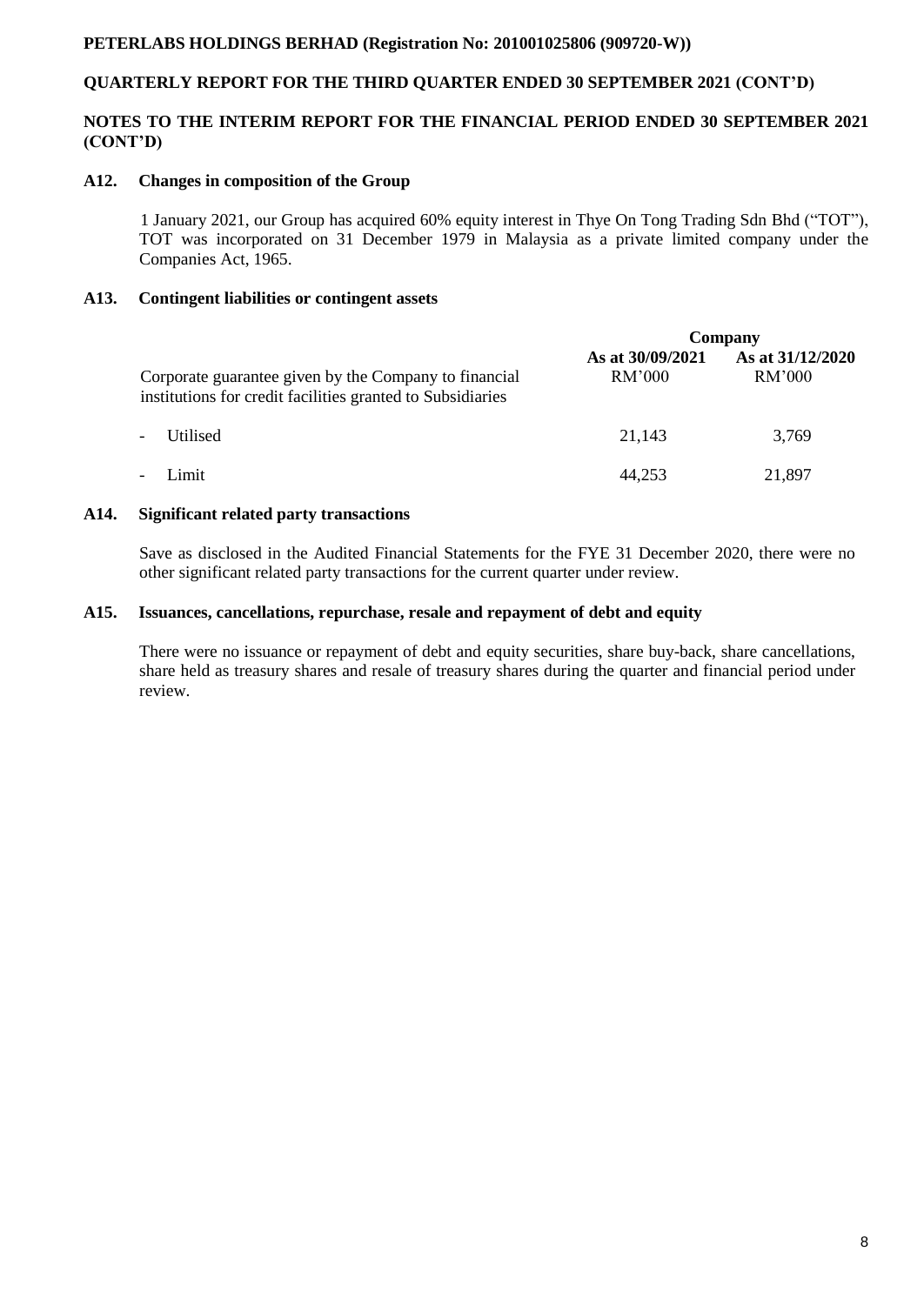### **QUARTERLY REPORT FOR THE THIRD QUARTER ENDED 30 SEPTEMBER 2021 (CONT'D)**

### **B: ADDITIONAL INFORMATION PURSUANT TO THE ACE LR**

#### **B1. Review of performance**

|                                     | 30FY21        | 3QFY20        | Variance | FY2021        | FY2020        | Variance |
|-------------------------------------|---------------|---------------|----------|---------------|---------------|----------|
|                                     | <b>RM'000</b> | <b>RM'000</b> | %        | <b>RM'000</b> | <b>RM'000</b> | %        |
| Revenue                             | 46,608        | 20,149        | 131.32%  | 141,932       | 61,054        | 132.47%  |
| <b>Operating Profit</b>             | 2,445         | 1,853         | 31.95%   | 6,276         | 4,519         | 38.88%   |
| Profit Before Interest And Tax      | 2,445         | 1,853         | 31.95%   | 6,276         | 4,519         | 38.88%   |
| Profit Before Tax                   | 2,254         | 1,793         | 25.71%   | 5,565         | 4,294         | 29.60%   |
| Profit After Tax                    | 1,628         | 1,228         | 32.57%   | 4,129         | 2,903         | 42.23%   |
| Profit Attributable to Ordinary     |               |               |          |               |               |          |
| <b>Equity Holders Of The Parent</b> | 1,547         | 1,228         | 25.98%   | 3,779         | 2,903         | 30.18%   |

The Group registered RM46.608 million revenue for the current quarter which represents increase of RM26.459 million or 131.32% as compared to the revenue of RM20.149 million in the previous period's corresponding quarter. The Group registered profit before tax of RM2.254 million for the quarter under review which represents increase of RM0.461 million or 25.71% as compared to the Group's profit before tax of RM1.793 million reported in the previous period's corresponding quarter. Profit before tax increased due to increased in revenue from the subsidiary but also the revenue generated from new entered subsidiary.

For the current quarter, trading segment registered revenue of RM45.441 million from the external customers and RM1.145 million from inter-company transactions and reported profit before tax of RM1.701 million for the quarter under review. In the previous period's corresponding quarter, the group achieved revenue of RM18.529 million from the external customers and RM0.769 million from intercompany transactions and reported profit before tax of RM1.305 million for the trading segment. The increase in profit before tax for the trading segment for the current quarter was mainly due to higher revenue achieved.

The manufacturing segment registered revenue of RM1.167 million from the external customers and RM6.749 million from inter-company transactions and reported profit before tax of RM0.553 million for the quarter under review. In the previous period's corresponding quarter, the Group achieved revenue of RM1.620 million from external customers and RM5.909 million from inter-company transactions and reported profit before tax of RM0.488 million for the manufacturing segment. The increase in profit before tax for the manufacturing segment for the current quarter was mainly due to higher gross profit margin achieved coupled with lower operating expenses incurred.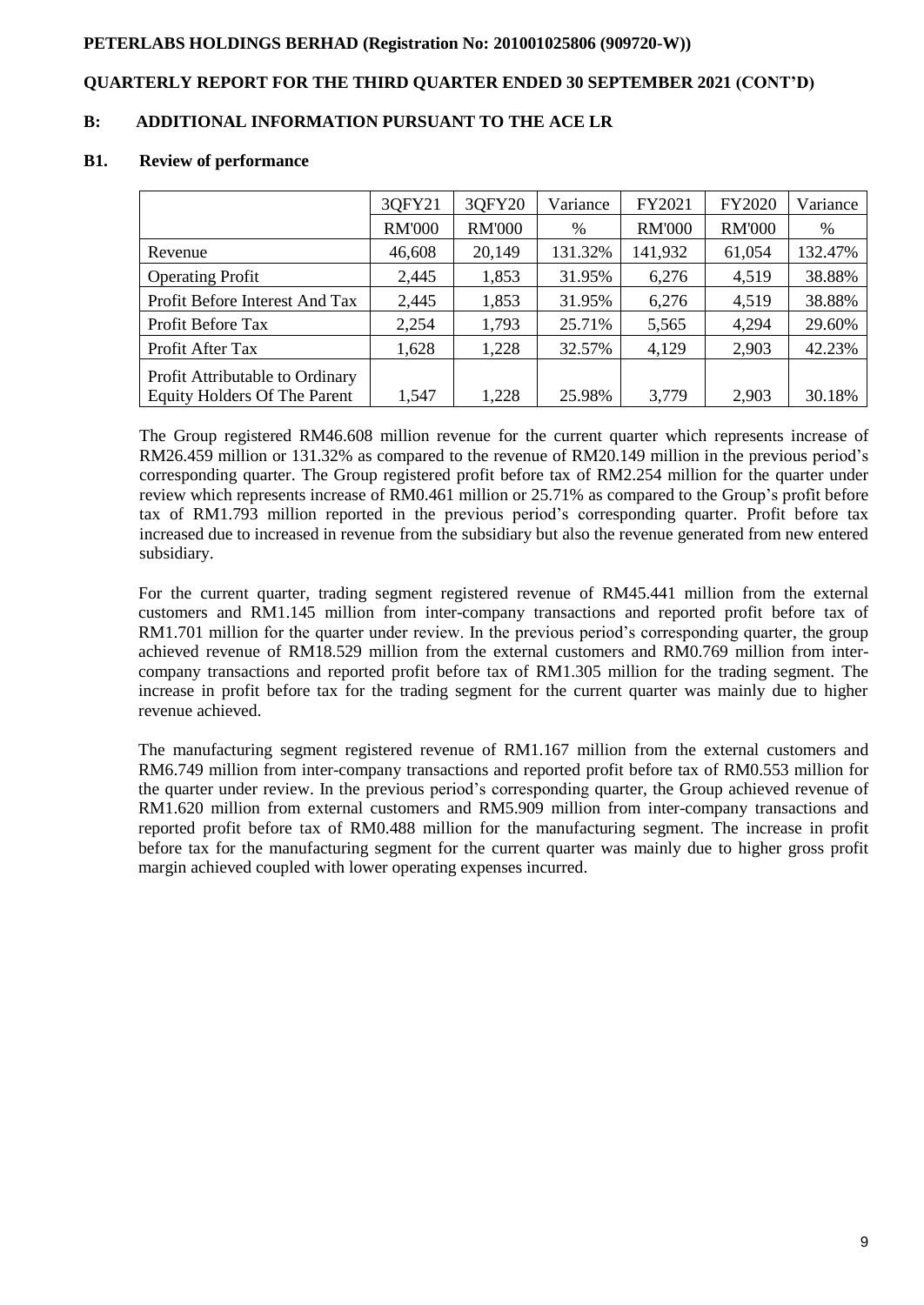### **QUARTERLY REPORT FOR THE THIRD QUARTER ENDED 30 SEPTEMBER 2021 (CONT'D)**

#### **B2. Material changes in the current quarter's results compared to the results of the immediate preceding quarter**

|                                                   | 30FY21 | 20FY21 | Variance |
|---------------------------------------------------|--------|--------|----------|
|                                                   | RM'000 | RM'000 | %        |
| Revenue                                           | 46,608 | 46,368 | 0.52%    |
| <b>Operating Profit</b>                           | 2,445  | 1,482  | 64.98%   |
| Profit Before Interest And Tax                    | 2,445  | 1,482  | 64.98%   |
| Profit Before Tax                                 | 2,254  | 1,288  | 75.00%   |
| Profit After Tax                                  | 1,628  | 1,005  | 61.99%   |
| Profit Attributable to Ordinary Equity Holders Of |        |        |          |
| The Parent                                        | 1,547  | 892    | 73.43%   |

For the quarter under review, the Group registered increase in revenue of 0.52% from RM46.368 million to RM46.608 million and increase in profit before tax of 75.00% from RM1.288 million to RM2.254 million as compared to preceding quarter ended 30 June 2021. The increase in profit before tax was mainly attributable to lower operation expenses incurred coupled with higher revenue achieved. For the current quarter, trading segment achieved revenue of RM45.441 million and profit before tax of RM1.701 million as compared to revenue of RM45.196 million and profit before tax of RM0.809 million in the previous quarter, whilst the manufacturing segment achieved revenue of RM1.167 million and reported profit before tax of RM0.553 million as compared to revenue of RM1.172 million and profit before tax of RM0.479 million in the previous quarter.

### **B3. Prospects**

While the performance of the Group has been relatively resilient for the current financial year, the Group remains cautious given the challenging market conditions and ongoing global uncertainties due to the pandemic. It foresees that the environment will remain challenging moving forward. Given that this is the new normal, the Group does not expect the market to return to pre-pandemic conditions in the short term.

Taking into consideration that the Malaysian economy is on a recovery path supported by the gradual reopening of more economic sectors in the fourth quarter of 2021, the Group is prepared to refine its product pricing to cushion its businesses against cost pressures including further increase in commodity prices and other raw materials.

The Group will continue to focus on the health and safety of its employees and customers alike while ensuring the sustainability of its operations in the short-term as well as the long-term.

The established business and positive historical financial performance of new subsidiary, TOT, the Board of Directors ("Board") expects that TOT will be continuous to contribute positively to the future earnings of the PLABS Group.

### **B4. Profit forecast**

No profit forecast has been issued by the Group previously in any public document.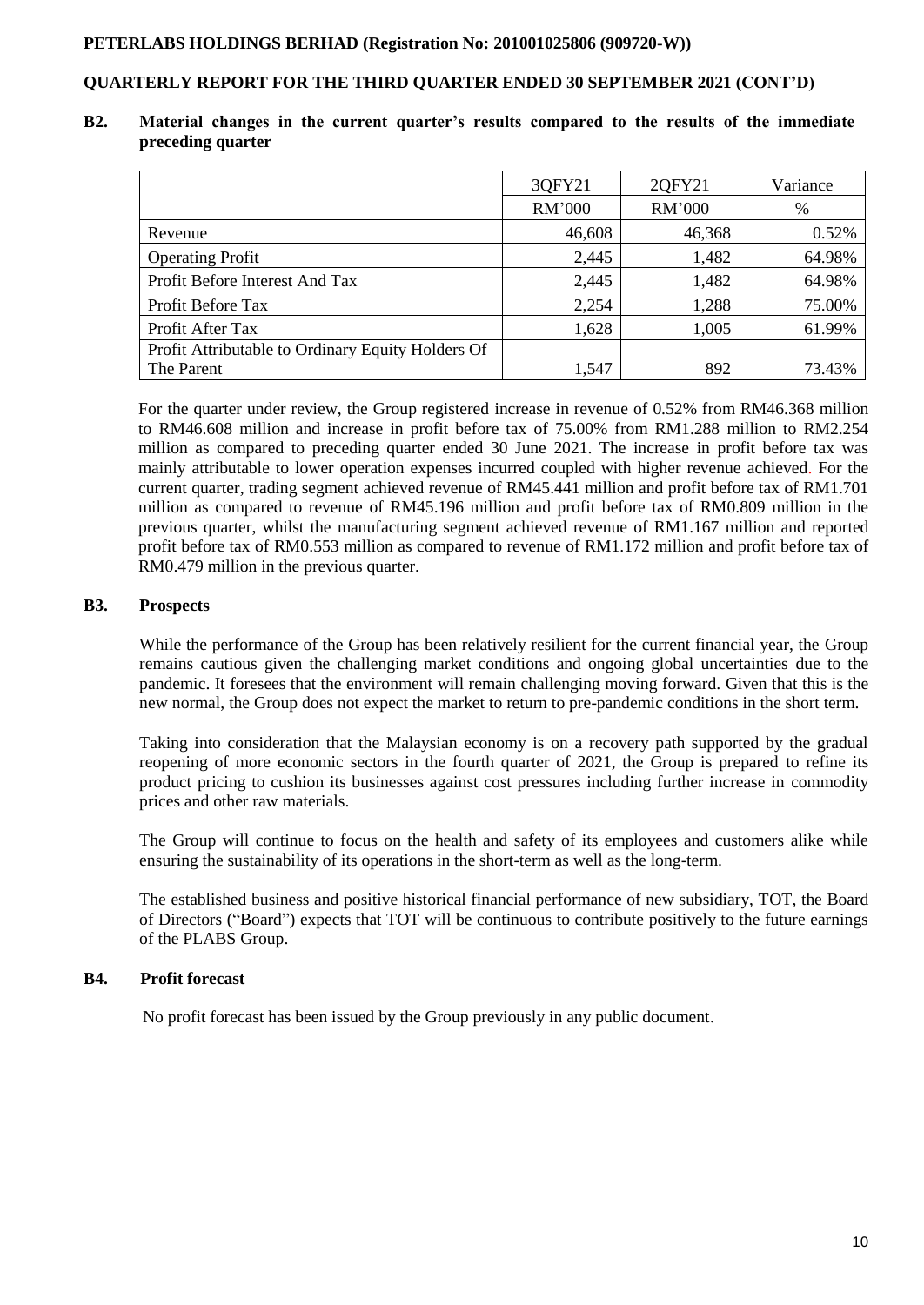### **QUARTERLY REPORT FOR THE THIRD QUARTER ENDED 30 SEPTEMBER 2021 (CONT'D)**

### **B5. Tax expense**

|                    | <b>Current quarter ended</b><br>30.09.2021<br><b>RM'000</b> | <b>Current period-to-date</b><br>30.09.2021<br><b>RM'000</b> |
|--------------------|-------------------------------------------------------------|--------------------------------------------------------------|
| Income tax         |                                                             |                                                              |
| -Current period    | 502                                                         | 1,319                                                        |
| -Deferred taxation | 124                                                         | 117                                                          |
|                    | 626                                                         | 1,436                                                        |

 The Group's effective tax rate for the current quarter is higher than the statutory rate mainly due to certain expenses not deductible for tax purposes.

#### **B6. Profit from sale of unquoted investments and/or properties**

There was no disposal of unquoted investments or properties for the current quarter under review.

### **B7. Quoted securities**

There was no acquisition and/or disposal of quoted securities for the current quarter under review.

#### **B8. Status of corporate proposals**

Save as disclosed below, there were no other corporate proposals announced but not completed as at the date of this report:-

a) On 13 July 2020, Alliance Investment Bank Berhad ("AIBB") had, on behalf of the Board, announced that the Company proposes to undertake a private placement of up to 21,473,990 new ordinary shares in PeterLabs Holdings Berhad ("PHB") , representing approximately ten percent (10%) of the total number of issued shares of PHB ("Proposed Private Placement")

Further to the above, on 14 July 2020 AIBB had, on behalf of the Board, announced that the additional listing application for the listing of and quotation for the Placement Shares to be issued pursuant to the Proposed Private Placement has been submitted to Bursa Malaysia Securities Berhad ("Bursa Securities") on 14 July 2020.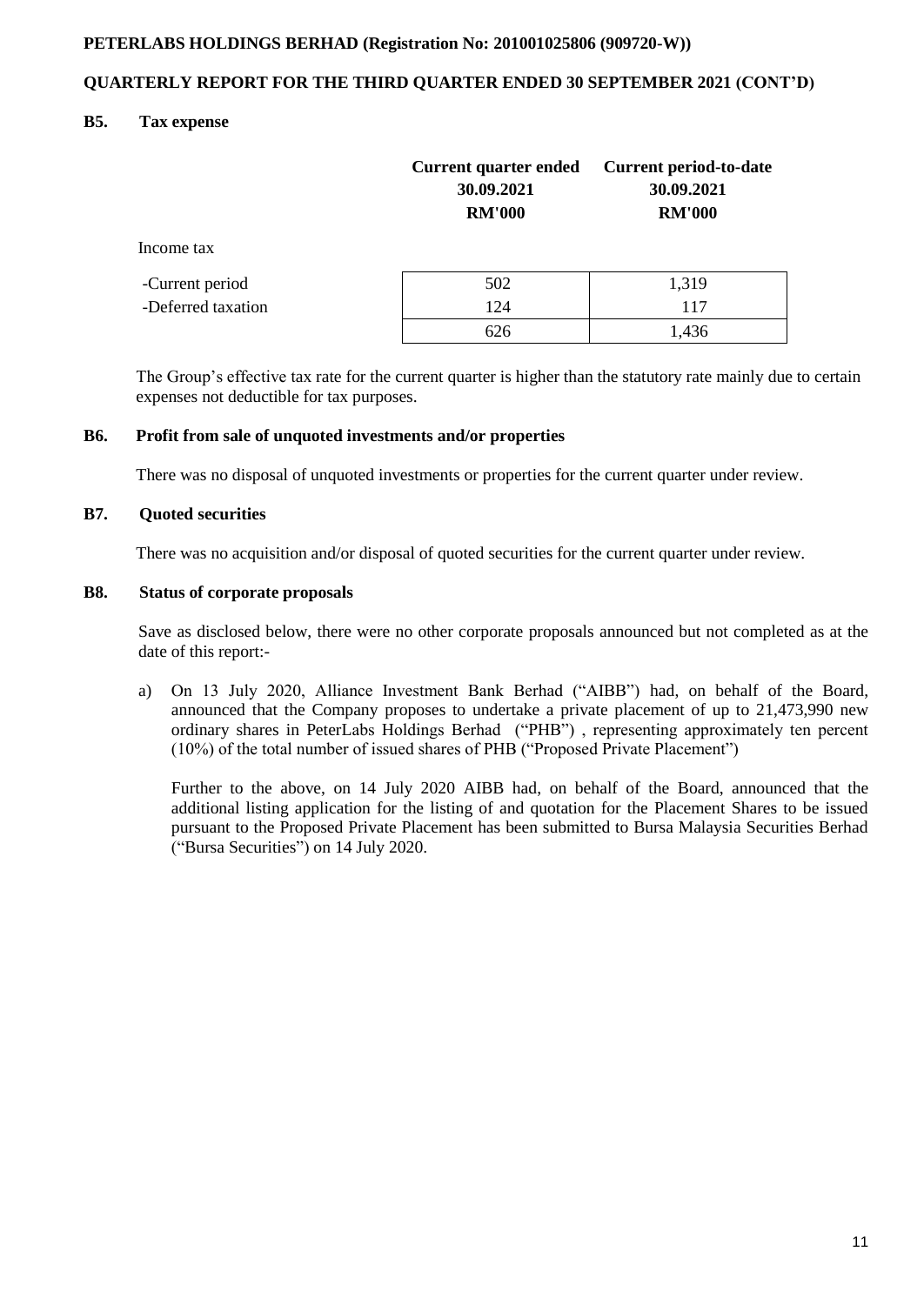### **QUARTERLY REPORT FOR THE THIRD QUARTER ENDED 30 SEPTEMBER 2021 (CONT'D)**

#### **B8. Status of corporate proposals (Cont'd)**

In addition to that, on 21 July 2020, AIBB had on behalf of the Board provided additional information in relation to the utilisation of proceeds from the Proposed Private Placement as follows:

| <b>Details of utilisation</b>                                              | <b>RM'000</b> | <b>Estimated timeframe for</b><br>utilisation (from the date of listing<br>of the Placement Shares) |
|----------------------------------------------------------------------------|---------------|-----------------------------------------------------------------------------------------------------|
| Investment in new business                                                 | 3,000         | Within 12 months                                                                                    |
| Working capital                                                            | 1,165         | Within 12 months                                                                                    |
| Estimated expenses in relation to the<br><b>Proposed Private Placement</b> | 130           | Upon completion of the Proposed<br>Private Placement                                                |
| Total gross proceeds raised from the<br>Proposed Private Placement         | 4.295         |                                                                                                     |

In additional to that, on behalf of the Board, AIBB announced on 23 July 2020 that the Bursa Securities had approved up to 21,473,990 Placement Shares to be issued pursuant to the Proposed Private Placement subject to the following conditions:

- (i) PHB and AIBB must fully comply with the relevant provisions under the ACE LR pertaining to the implementation of the Proposed Private Placement;
- (ii) PHB and AIBB to inform Bursa Securities upon the completion of the Proposed Private Placement; and
- (iii) PHB to furnish Bursa Securities with a written confirmation of its compliance with the terms and conditions of Bursa Securities' approval once the Proposed Private Placement is completed.

In addition to that, on behalf of the Board, AIBB announced on 19 August 2020 that the Board had fixed the issue price for the entire 21,473,990 Placement Shares ("Issue Price") at RM0.2060 per share. The Issue Price represents a discount of RM0.0225 or approximately 9.85% to the 5-day volume weighted average market price of the PHB Shares up to and including 18 August 2020, being the last market day immediately preceding the Price-Fixing Date of RM0.2285 per PHB Share.

In addition to that, on behalf of the Board, AIBB announced on 26 August 2020 that the Private Placement has been completed following the listing of and quotation for the entire 21,473,990 Placement Shares on the ACE Market of Bursa Securities.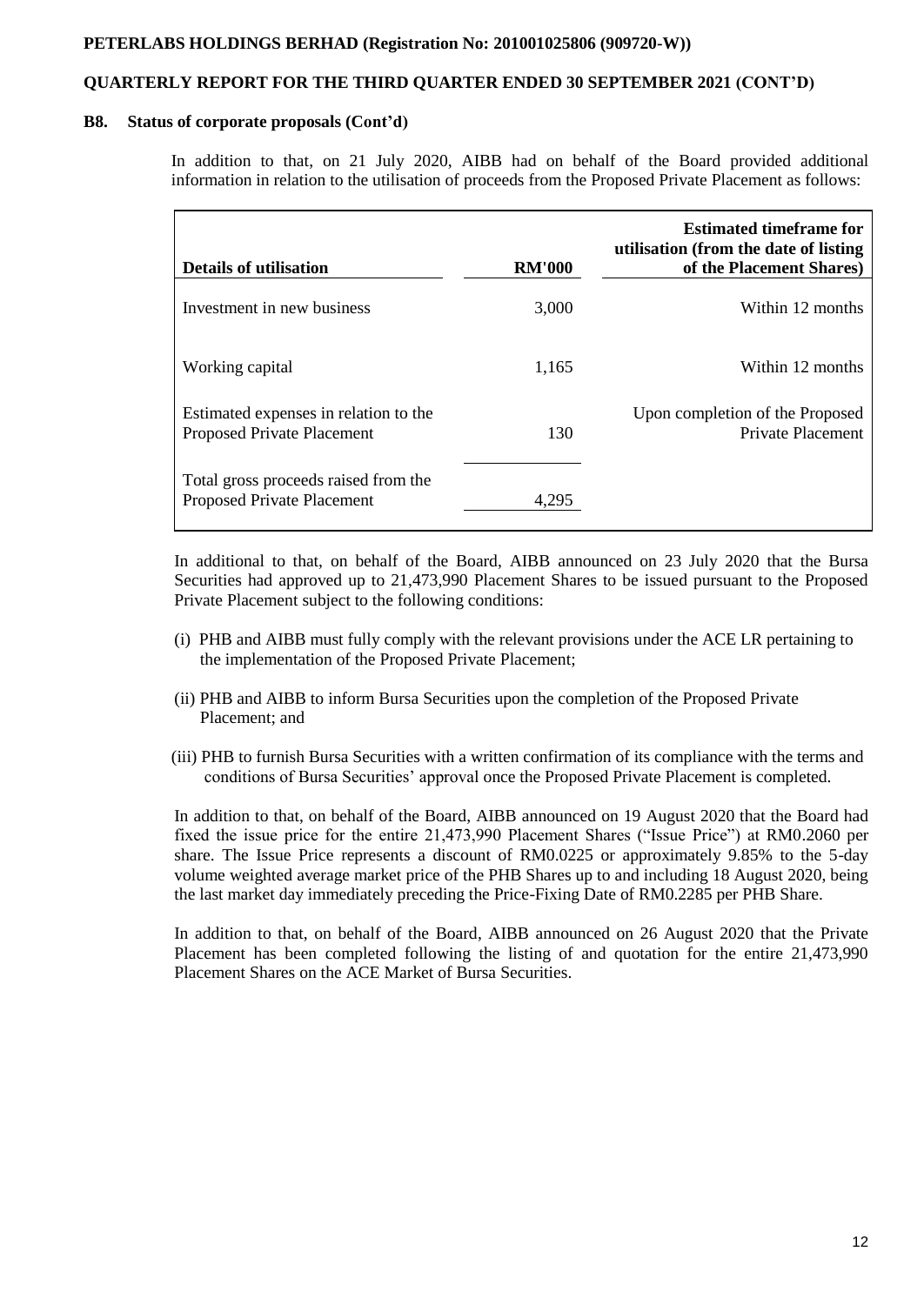# **QUARTERLY REPORT FOR THE THIRD QUARTER ENDED 30 SEPTEMBER 2021 (CONT'D)**

#### **B8. Status of corporate proposals (Cont'd)**

The gross proceeds of RM4.424 million from the private placement exercise which was completed on 26 August 2020 have been utilised in the following manner:-

|                                  | <b>Proposed</b><br>utilisation<br>÷. | <b>Actual</b><br>proceeds<br>raised<br># | Actual<br>utilisation | <b>Balance to be</b><br>utilised |                          | <b>Estimated</b><br>time frame for the<br>utilisation of<br>proceeds (from<br>the date of listing<br>of the Placement |
|----------------------------------|--------------------------------------|------------------------------------------|-----------------------|----------------------------------|--------------------------|-----------------------------------------------------------------------------------------------------------------------|
| <b>Purposes</b>                  | <b>RM'000</b>                        | <b>RM'000</b>                            | <b>RM'000</b>         | <b>RM'000</b>                    | $\frac{0}{0}$            | <b>Shares</b>                                                                                                         |
| Investment in<br>new business    | 3,000                                | 3,000                                    | 3,000                 | -                                | $\overline{\phantom{a}}$ | Within 12 months                                                                                                      |
| Working<br>capital               | 1,165                                | 1,294                                    |                       | 1,294                            | 100.00%                  | Within 12 months                                                                                                      |
| Estimated<br>listing<br>expenses | 130                                  | 130                                      | 62                    | 68                               | 52.31%                   | The surplus shall<br>be adjusted to be<br>allocated for<br>working capital.                                           |
|                                  | 4,295                                | 4,424                                    | 3,062                 | 1,362                            | 30.79%                   |                                                                                                                       |

Notes:

'\* As per announcement dated 21 July 2020

# As per announcement dated 26 August 2020

- b) On behalf of the Board, AIBB announced on 22 July 2020 that the Company proposes to undertake:-
	- (i) the proposed acquisition of 60% equity interest in TOT from the Vendors for a purchase consideration of RM10,800,000 to be satisfied via combination of Cash Consideration and issuance of the Consideration Shares; and
	- (ii) the proposed diversification of the existing business of the Group to include the distribution of consumer goods in conjunction with the Proposed Acquisition.

The Proposals are subject to the following approvals being obtained from the following parties

- (i) Bursa Securities for the listing of and quotation for the Consideration Shares on the ACE Market of Bursa Securities, in relation to the Proposed Acquisition;
- (ii) the shareholders of the Company for the issuance of the Consideration Shares at an Extraordinary General Meeting to be convened, in relation to the Proposed Acquisition;
- (iii) the shareholders of the Company for the Proposed Diversification; and
- (iv) any other relevant authorities, if required.

The Proposed Acquisition and the Proposed Diversification are inter-conditional. However, the Proposals are not conditional upon any other corporate exercise undertaken or to be undertaken by the Company.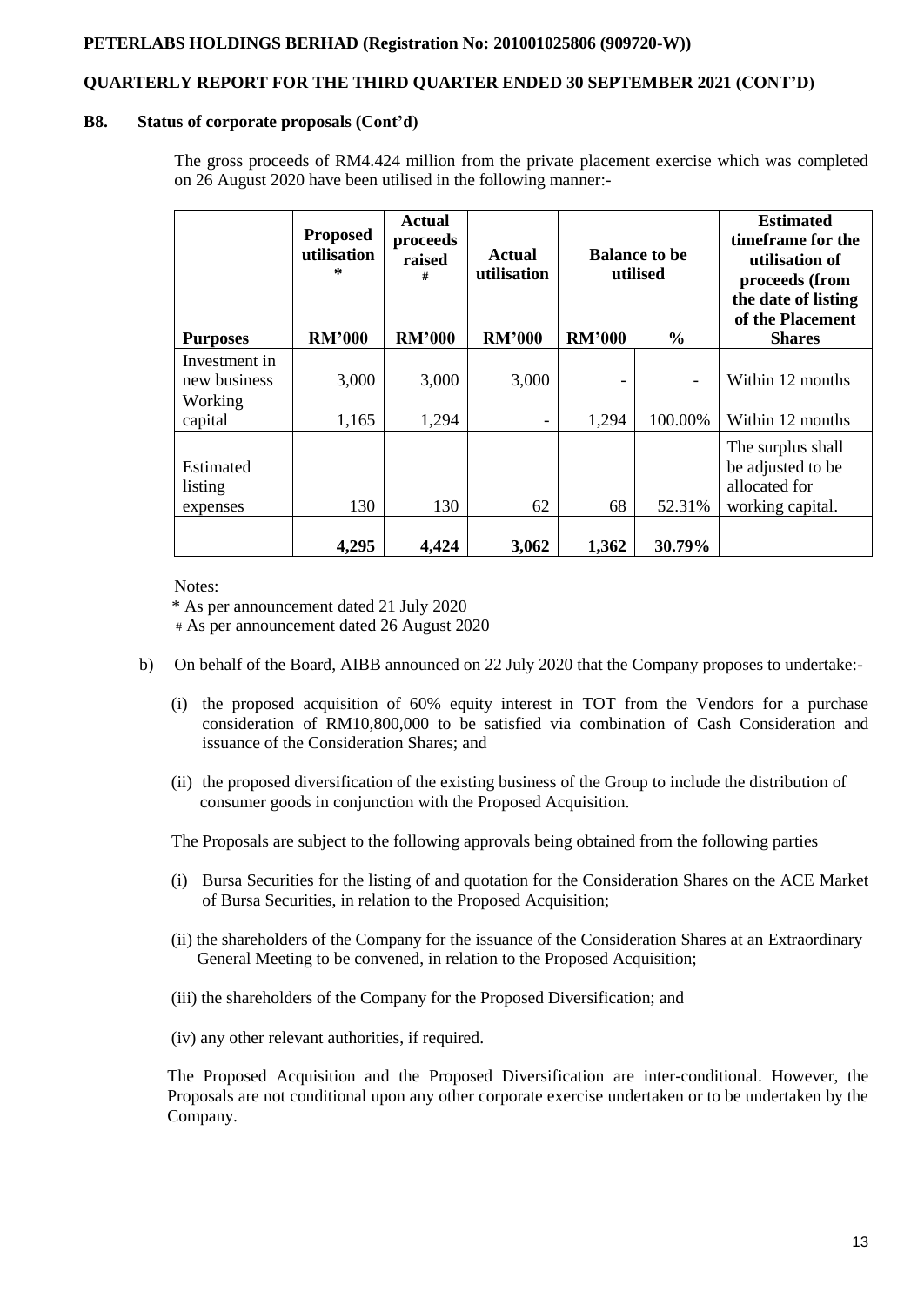### **QUARTERLY REPORT FOR THE THIRD QUARTER ENDED 30 SEPTEMBER 2021 (CONT'D)**

#### **B8. Status of corporate proposals (Cont'd)**

- c) On behalf of the Board, AIBB announced on 14 August 2020 that the additional listing application for the listing of and quotation for the Consideration Shares to be issued pursuant to the Proposed Acquisition has been submitted to Bursa Securities on 14 August 2020.
- d) On behalf of the Board, AIBB announced on 2 September 2020 that pursuant to Rule 10.02(g) of the Listing Requirements, the highest percentage ratio applicable to the Proposed Acquisition is 31.31% calculated based on the audited total assets of TOT compared with the audited total assets of the Group.

On 28 September 2020, PHB shareholders have approved the Proposed Acquisition and the Proposed Diversification with 100% of voted shares accepted.

e) On behalf of the Board, AIBB announced on 4 January 2021 that PHB and the Vendors had on 1 January 2021 agreed to waive one of the conditions precedent in the SSA ("CP Waiver"), which is set out as follow:-

The execution of sale and purchase agreements for the sale of the following properties ("Properties") at the agreed purchase price of RM1,800,000 to Datuk Loh Saw Foong and Datin Lin Ching Yein and/or such investment holding company as may be nominated by them ("SPAs") and the fulfillment of all conditions precedent to the SPAs for the Properties:-

- property held under land title Geran 71175, Lot 1143 including buildings thereon erected with postal address of No. 13, Jalan Yam Tuan, 70000 Seremban, Negeri Sembilan and No. 14, Jalan Siow Loong Hin, 70000 Seremban, Negeri Sembilan;
- property held under land title Geran 148866, Lot 9009 including buildings thereon erected with postal address of No. 27, Jalan Lombong Emas 4, Seremban Light Industrial Park, Jalan Tun Dr. Ismail, 70200 Seremban, Negeri Sembilan;
- property held under land title Geran 148867, Lot 9010 including buildings thereon erected with postal address of No. 29, Jalan Lombong Emas 4, Seremban Light Industrial Park, Jalan Tun Dr. Ismail, 70200 Seremban, Negeri Sembilan; and
- property held under land title Geran 179040, Lot 14008 including buildings thereon erected with postal address of No. 157, Jalan Bukit Intan 4, Taman Bukit Intan, Off Jalan Labu, 70200 Seremban, Negeri Sembilan,

(referred to as the "Said CP").

In view that the parties to the SPAs in respect of the Properties will require more time to complete the transactions, the Company has agreed to allow for the completion of the SSA despite the nonfulfilment of the Said CP with the undertaking from each of the Vendors that SPAs will be completed within 60 days from 1 January 2021 unless otherwise mutually agreed by the Company and the Vendors ("Undertaking") with all costs and expenses with respect to the transfer of Properties pursuant to the SPAs to be borne by the Vendors.

The Vendors each irrevocably and unconditionally agree to fully indemnify and keep the Purchaser fully indemnified in the event of breach of the Undertaking.

Pursuant to the CP Waiver, PHB and the Vendors have mutually agreed and confirmed that all the conditions precedent to the SSA have been fulfilled. Accordingly, the SSA has become unconditional.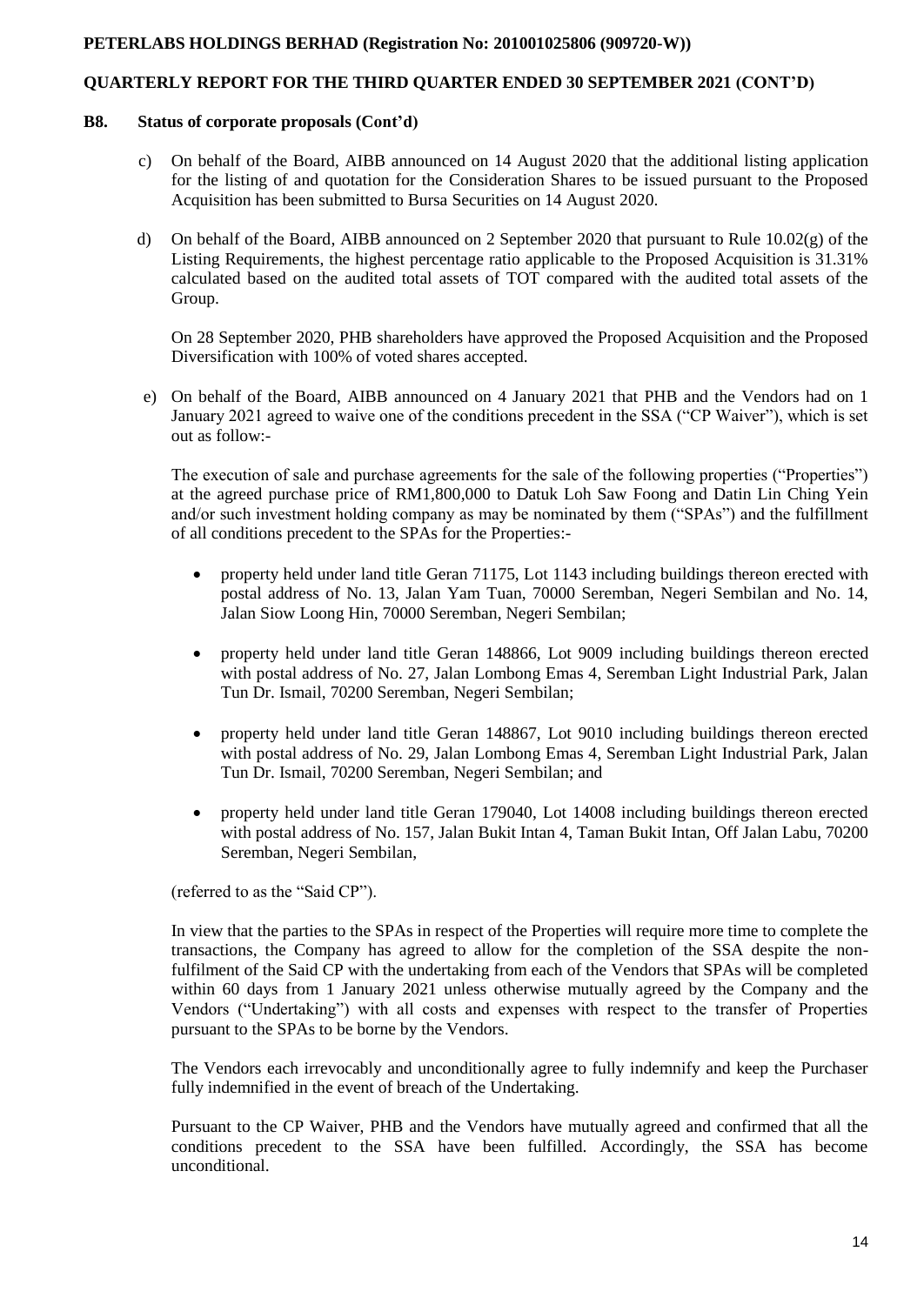### **QUARTERLY REPORT FOR THE THIRD QUARTER ENDED 30 SEPTEMBER 2021 (CONT'D)**

#### **B8. Status of corporate proposals (Cont'd)**

(f) On behalf of the Board, AIBB announced on 15 January 2021 that the Proposed Acquisition has been completed following the listing of and quotation for the 39,000,000 Consideration Shares on the ACE Market of Bursa Securities in accordance with the terms of the SSA.

#### **B9. Group borrowings and debts securities**

The Group's borrowings as at 30 September 2021 were as follows:-

|                               | Secured<br><b>RM'000</b> | <b>Unsecured</b><br><b>RM'000</b> | <b>Total</b><br><b>RM'000</b> |
|-------------------------------|--------------------------|-----------------------------------|-------------------------------|
| <b>Short term borrowings:</b> |                          |                                   |                               |
| Lease liabilities - (Finance) |                          | 315                               | 315                           |
| <b>Bank borrowings</b>        | 19,805                   |                                   | 19,805                        |
| Total                         | 19,805                   | 315                               | 20,120                        |
|                               | Secured<br><b>RM'000</b> | <b>Unsecured</b><br><b>RM'000</b> | <b>Total</b><br><b>RM'000</b> |
| Long term borrowings:         |                          |                                   |                               |
| Lease liabilities - (Finance) |                          | 496                               | 496                           |
| <b>Bank borrowings</b>        |                          |                                   | 1,338                         |
|                               | 1,338                    |                                   |                               |

All the Group's borrowings are denominated in Ringgit Malaysia.

#### **B10. Off balance sheet financial instruments**

The Group does not have any financial instruments with off-balance sheet risk as at the date of this quarterly report.

# **B11. Material litigation**

As at the date of this announcement, neither the Company nor any of its subsidiary companies is engaged in any material litigation and/or arbitration either as plaintiff or defendant, which has a material effect on the financial position of the Company or its subsidiary companies and the Directors are not aware of any proceedings pending or threatened or of any facts likely to give rise to any proceedings which might materially and adversely affect the financial position or business of the Company or its subsidiary companies.

# **B12. Dividends**

- a) No interim dividend has been recommended for the financial quarter ended 30 September 2021.
- b) The directors declared an interim single-tier tax exempt dividend of 1 sen per ordinary share amounting to RM2.362 million, in respect of the financial year ended 31 December 2020. The interim dividend paid on 9 October 2020. Such dividend will accounted for in shareholders' equity as an appropriation of unappropriated profits in the financial year ended 31 December 2020.